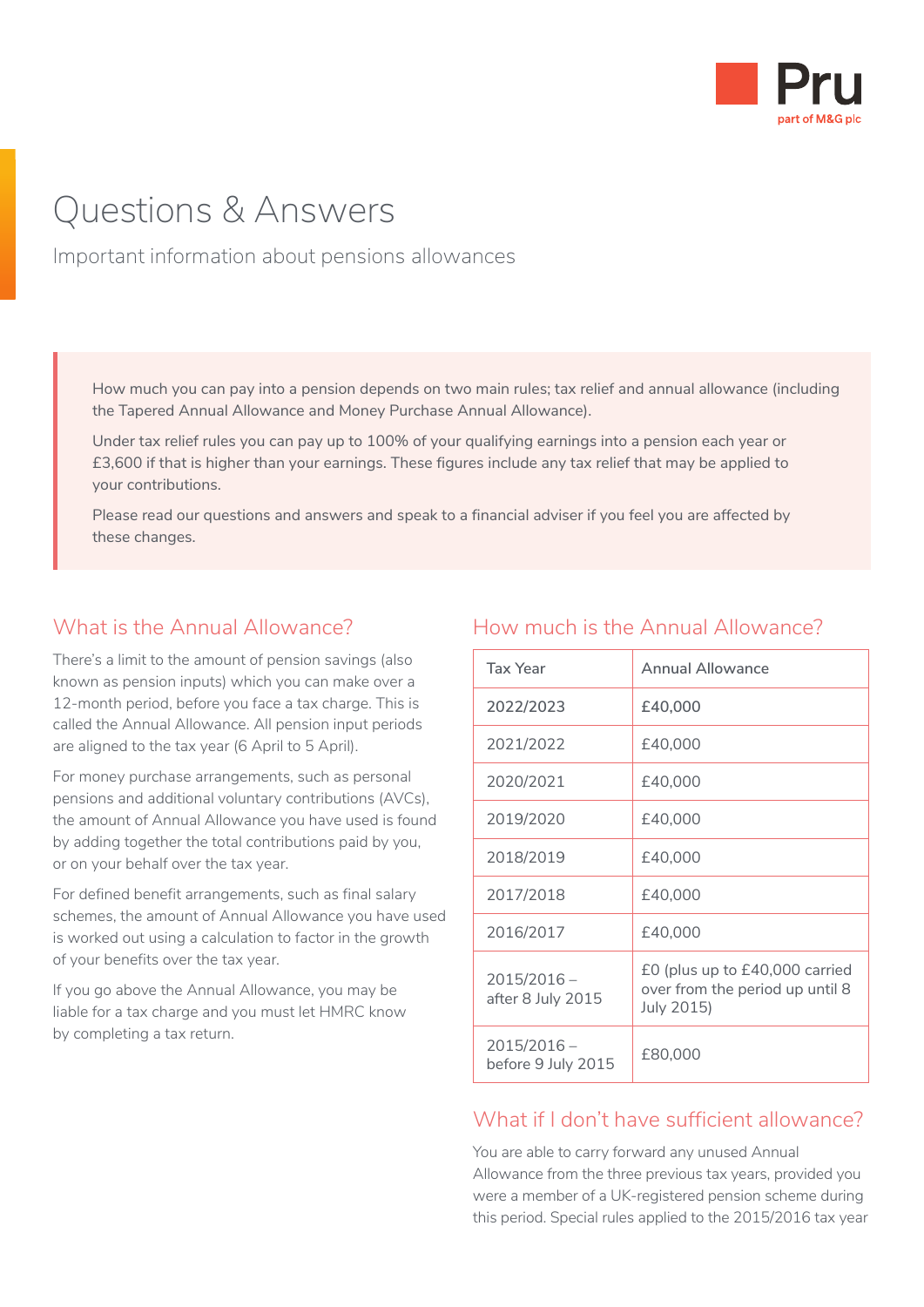# Does the level of my income affect my Annual Allowance?

If your total income, including income from investments, pensions, your salary, bonuses or trading profits, is over £200,000, you may have a reducing Annual Allowance. This is called the Tapered Annual Allowance.

The maximum reduction for those with the highest incomes will be £36,000, leaving a minimum allowance of £4,000 in the tax year.

It's worth noting that regardless of whether you are subject to the Tapered Annual Allowance or not, you may still be able to carry forward unused allowance from the last three years to increase your allowance in any tax year.

The Tapered Annual Allowance and carrying forward allowances, is a tricky subject, so you should speak to a financial adviser. Alternatively, for more information visit: **[gov.uk/guidance/pension-schemes-work-out-your](https://www.gov.uk/guidance/pension-schemes-work-out-your-tapered-annual-allowance)[tapered-annual-allowance](https://www.gov.uk/guidance/pension-schemes-work-out-your-tapered-annual-allowance)**

#### What's the Money Purchase Annual Allowance?

The Money Purchase Annual Allowance (MPAA) will apply if you have "flexibly accessed" your pension.

There are different ways you can "flexibly access" and the most common are:

- taking a cash lump sum (uncrystallised funds pension lump sum) subject to tax;
- taking income from flexi-access drawdown. Taking tax-free cash only does not count;
- if you have a capped drawdown fund and take income above the cap.

The MPAA may limit the amount of pension contributions that can be made before an Annual Allowance tax charge is made.

The MPAA will not affect you if you have taken final salary or career average benefits only, nor will it affect you if you have a non-flexible Annuity. It also does not apply to any final salary or career average benefits that you may build up in the future.

## How much is the Money Purchase Annual Allowance?

The MPAA for different tax years, are listed below:

| <b>Tax Year</b>                     | <b>MPAA</b> limit                                                           |
|-------------------------------------|-----------------------------------------------------------------------------|
| 2022/2023                           | £4,000                                                                      |
| 2021/2022                           | £4,000                                                                      |
| 2020/2021                           | £4,000                                                                      |
| 2019/2020                           | £4,000                                                                      |
| 2018/2019                           | £4,000                                                                      |
| 2017/2018                           | £10,000                                                                     |
| 2016/2017                           | £10,000                                                                     |
| $2015/2016 -$<br>after 8 July 2015  | £0 (plus up to £10,000 carried<br>over from period up until<br>8 July 2015) |
| $2015/2016 -$<br>before 9 July 2015 | £20,000                                                                     |

## How will I know if I have triggered the MPAA?

If you have flexibly accessed any pension, so triggering the MPAA, then your pension scheme or provider will tell you.

You then have to inform any other money purchase pension scheme which you, your employer or a third party is paying into on your behalf within 91 days. If you don't do this, you may be fined by HMRC. You don't need to do this if you are only paying into a defined benefit scheme.

# What happens if I exceed the MPAA?

If you are subject to the MPAA, you will get a tax charge on any pension contributions to money purchase pensions which exceed the MPAA in a tax year. This is based on both contributions made by you, and on your behalf.

Unlike the Annual Allowance *there is no facility to carry forward any unused MPAA*.

In any year when you exceed the MPAA, your Annual Allowance for other types of tax-relieved pension saving, such as defined benefits, is reduced by the MPAA.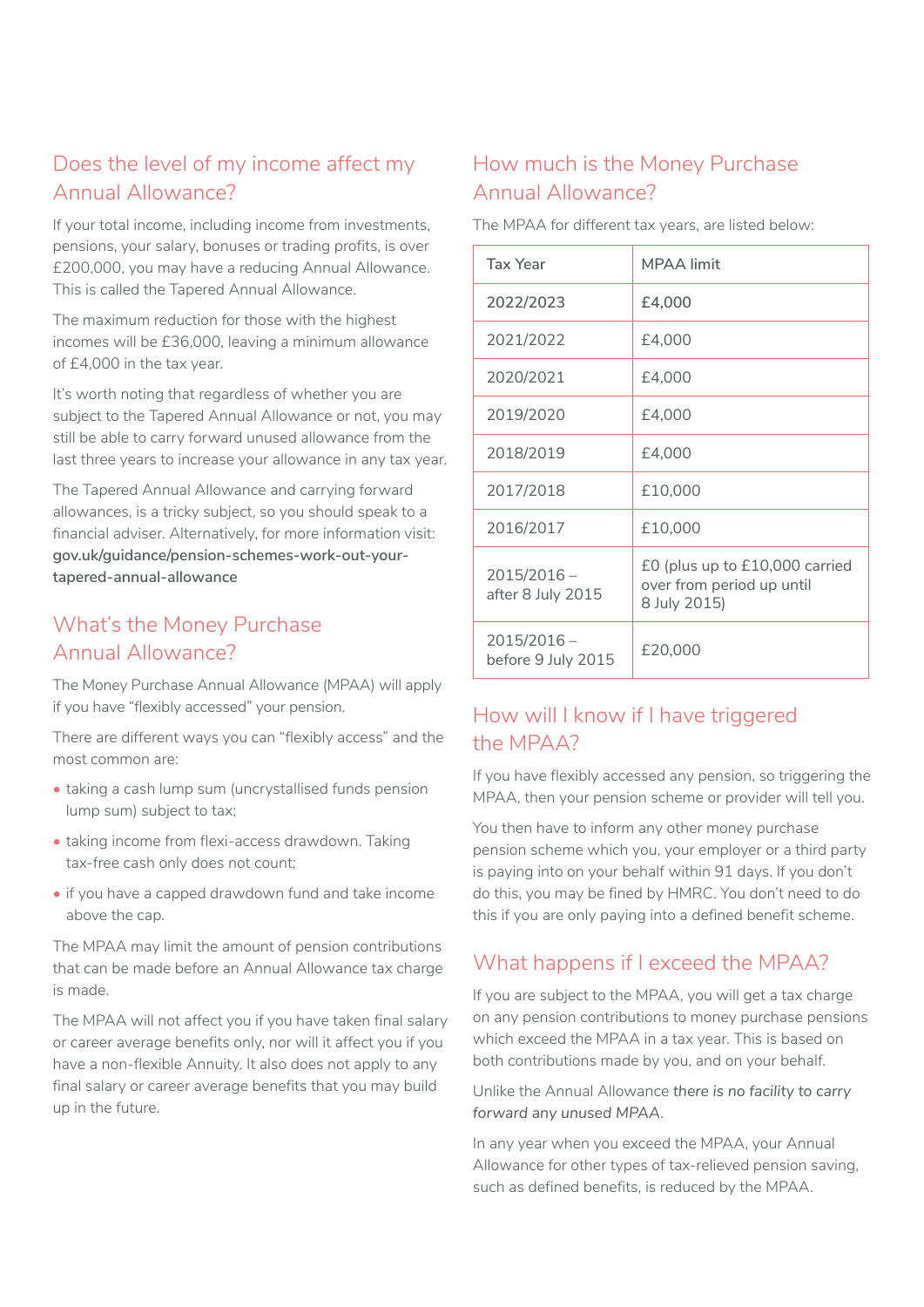# What happens if I am subject to both the Tapered Annual Allowance and the MPAA?

If you are subject to the MPAA, your limit on contributions made by you, or on your behalf, to money purchase plans is reduced to £4,000.

For other types of tax-relieved pension saving, such as defined benefits, you would have an alternative Annual Allowance of £36,000 for 2022/2023 (the standard Annual Allowance less the MPAA).

However, if you are also subject to the Tapered Annual Allowance the alternative Annual Allowance will be subject to a gradual tapering.

This means if you are affected by the MPAA and Tapered Annual Allowance your alternative Annual Allowance is reduced by the Tapered Annual Allowance, less the MPAA.

The amount of the tapered reduction will depend on the amount of your total income and potentially could reduce your alternative Annual Allowance for other types of pension saving to £0. Where the MPAA is exceeded and the Annual Allowance is tapered to a minimum of £4,000.

If you think you may be affected by this, we'd suggesting getting in touch with a financial adviser.

#### Is there a limit to the amount of pension benefits I can build up?

There's a limit to the total amount of pension benefits that can be drawn before you incur a tax charge.

This limit is known as the standard Lifetime Allowance (LTA) and applies to the total of all of your pension benefits including any existing entitlement you have to defined benefit schemes, but excluding the State Pension.

The standard Lifetime Allowance (LTA) is:

| 2022/2023 | £1,073,100 |
|-----------|------------|
| 2021/2022 | £1,073,100 |
| 2020/2021 | £1,073,100 |
| 2019/2020 | £1,055,000 |
| 2018/2019 | £1,030,000 |
| 2017/2018 | £1,000,000 |

With some limited exceptions, each time you take benefits from a pension scheme, including payments out, when you reach 75 or die, it uses up your LTA.

Once the allowance is used up, a tax charge applies. This is currently 55% if the amount over the lifetime allowance is used for a lump sum, or 25% if it is used for income payments. Any income you then elect to take will be subject to income tax.

You may be able to apply for protection from the tax charge or you may have a form of protection from when the LTA was reduced in the past.

#### I have some more questions. Where can I find help?

Working out tax can be tricky and depends on your personal circumstances and tax rules can also change in the future, so we'd recommend you speaking to a financial adviser on this subject.

And there's a free and impartial service, set up by the Government, to help you.

#### **MoneyHelper**

MoneyHelper also offers free and impartial guidance on anything and everything to do with money, not just pensions. They also have a handy guide called 'your pension: your choices' that outlines all the options for taking your pension benefits at retirement.

Website: **[Moneyhelper.org.uk](http://Moneyhelper.org.uk)**

#### Phone number: **0800 011 3797**

#### **Pension Wise**

Pension Wise is a government service from MoneyHelper that offers free and impartial guidance to help you understand your retirement options.

They can't recommend specific products or tell you what to do with your money. But they can help you understand all your options and their potential tax implications to help you make the right decision for you.

Website: **[moneyhelper.org.uk/pensionwise](http://moneyhelper.org.uk/pensionwise)**

Phone number: **0800 280 8880**

#### More help online

For more information on the subjects covered in this leaflet, please visit the HMRC website: **[gov.uk/government/](https://www.gov.uk/government/organisations/hm-revenue-customs) [organisations/hm-revenue-customs](https://www.gov.uk/government/organisations/hm-revenue-customs)**